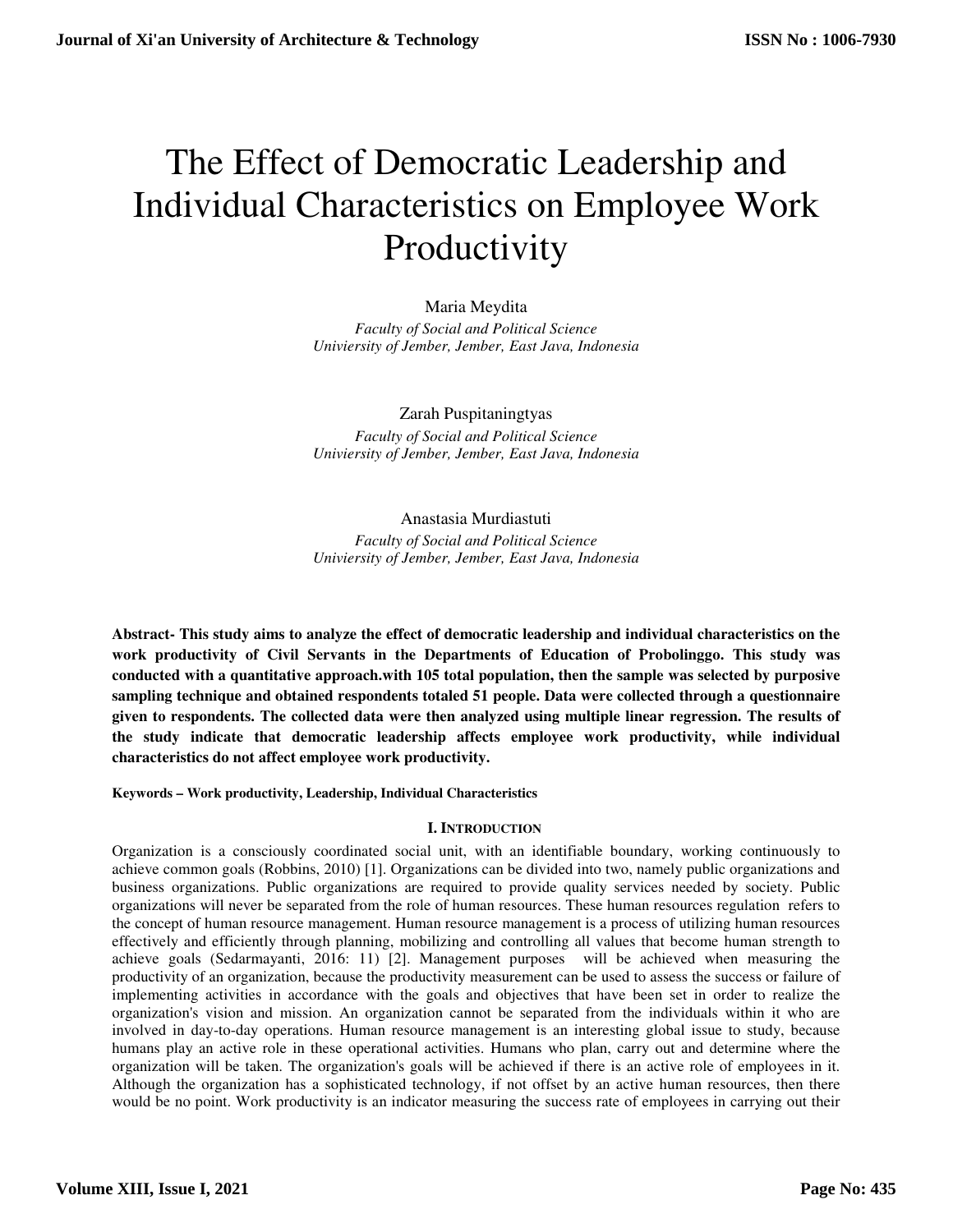duties. An employee is considered productive if he has the mental attitude to always make improvements, innovations, always stimulates and encourages himself so that he is not quickly satisfied with what he has achieved. It is the duty of employees to always develop themselves and improve work abilities. According to Simamora (2014: 612) [3] indicators that can be used to measure productivity include quantity of work, quality of work and timeliness:1) The quantity of work is a result achieved by employees in a certain number with the existing standard comparison; 2)Quality of work is an outcome standards related to the quality of products produced; and 3) Timeliness is the level of activity completed in the specified time.

The spearhead of an organization is in the hands of the leader. Leadership is a series of structuring activities in the form of the ability to influence the behavior of others in certain situations so that they are willing to work together to achieve the stated goals (Sutarto in Rohaeni, 2016) [4]. The existence of a leader in the organization is extremely important, because the leader is the one who moves, regulates and directs the organization to achieve its goals.

Successful organizations have a main characteristic that distinguishes them from unsuccessful organizations, namely dynamic and effective leadership. In an effort to increase organizational success, the choice of leadership model (autocratic, democratic, and free rein leader) is a key process for the effectiveness of a leader. The correct choice of a leadership model is the one that connects properly with the external motivation, and can lead to the achievement of goals both individual and organization. If the selected model is not appropriate, organizational goals will be disturbed, causing worries, aggressiveness and dissatisfaction of staffs(Hicks and Gullet 1987: 493) [5].

Leadership is the ability to influence a group toward the goal "(Robbins in Andrew et al, 2014: 2) [6]. So, leadership is an application in directing and influencing a group of people (subordinates) to achieve certain goals. One of the factors that will influence the behavior of employees is their characteristics. Any attempt to study why people behave the way they do in organizations requires an understanding of individual differences [7]. Individual characteristics can be measured by attitudes, interests, and needs. Individuals carry values that are formed by the environment they live in, these values are later carried out in work situations [8].

The phenomenon that occurs in the Education Office is that many jobs are not completed on time. The preliminary findings of the study indicate that this is influenced by delay in the proposed promotion of functional ranks of teachers for the period of April 2016, as many as 1,023 teachers who had to be delayed until the October 2017 period, because up until the deadline, the Probolinggo District Education Office could not complete it. The occurrence of delays in the management of this promotion resulted in employees losing time in carrying out their work, and not only that, there were still many documents that were insufficient or incomplete after being submitted and checked by the Education Office team, so that there was another delay in proposing promotions. The promotion is entried by 6 (six) members of the secretariat team who have different individual characteristics, and those who become this secretariat team are civil servants who have Employee Performance Targets (SKP) which must be made at the beginning of each year which contains performance targets and at the end of the year they had to take responsibilty of their performance. The same thing also happened to proposals for regular salary increases where each level of education was handled by a different person, but in reality there was also a delay.

Based on the background of the problems above, it is clear that the problem in this study is whether the democratic leadership style and individual characteristics affect the work productivity of employees at the Departments of Educations of Probolinggo.

#### **II. RESEARCH METHODS**

#### *2.1 Type of Research*

Researchers use an explanatory type of research with a quantitative approach. The quantitative approach can be interpreted as a research method based on the philosophy of positivism, used to research on certain populations or samples, data collection using research instruments, quantitative / statistical data analysis with the aim of testing predetermined hypotheses (Sugiyono, 2018: 15) [10].

#### *2.2 Population and Sample*

The population in this study were all 105 employees at the Probolinggo District Education Office. The samples were determined using purposive sampling technique so that the respondents obtained were 51 people.

#### *2.3 Data Sources and Types*

According to Arikunto, 2010: 172 [11] data sources are the subjects from which data can be obtained through data sources, as follows: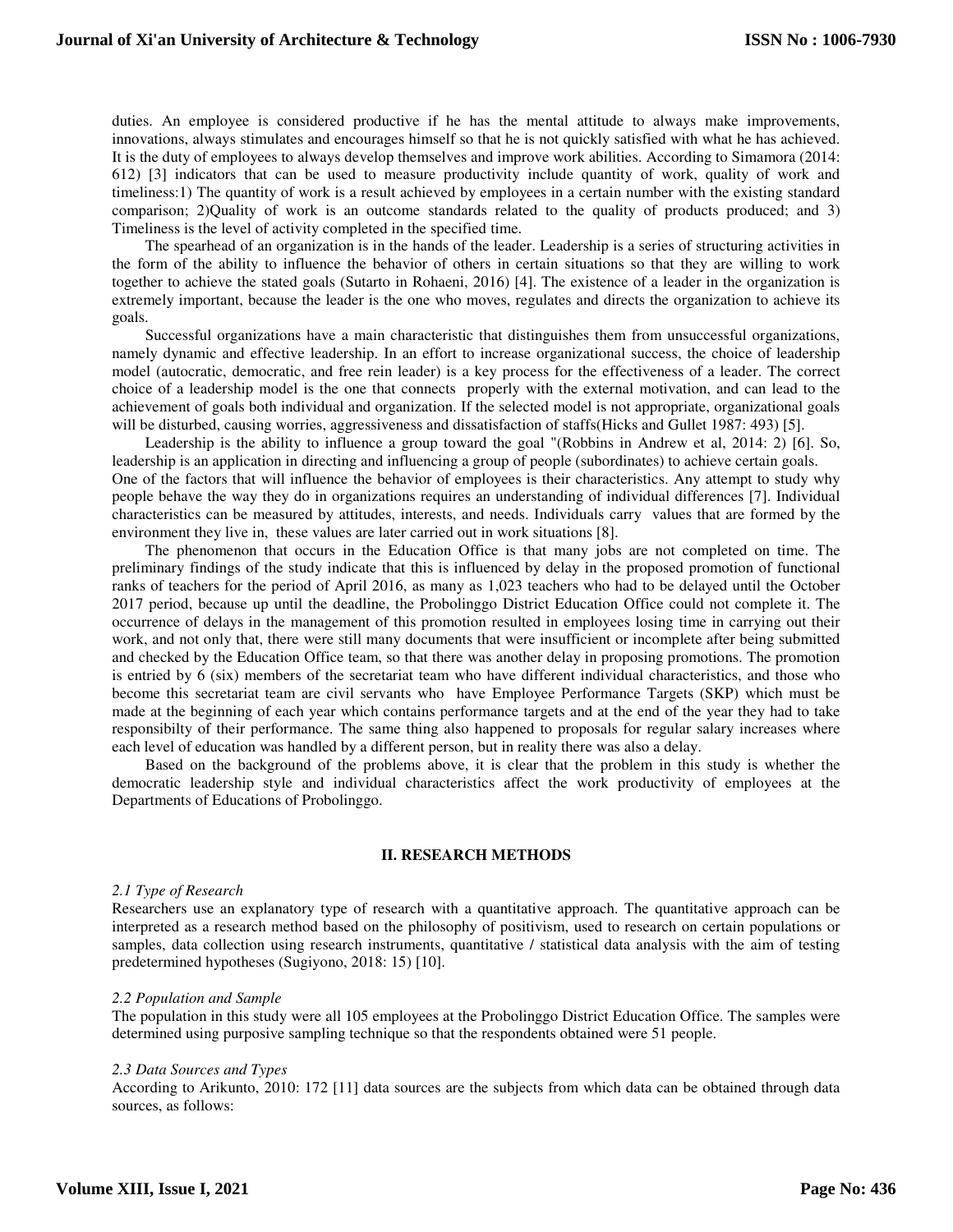1. People, namely the source of data obtained from filling out a questionnaire by the respondent.

2. Place, namely the source of data obtained from the research site itself.

3. Paper, namely the source of data in the form of letters, numbers, pictures, or other symbols.

In this study, researchers used the following types of data:

1. Primary data, is data that is directly collected by researchers from the field, namely data taken from respondents.

This data is the answer to the questionnaire distributed to the respondents.

2. Secondary data is data that does not come from its first source.

#### *2.4 Data Analysis Techniques*

Research using multiple linear regression analysis which analyzes the relationship between two independent variables and one dependent variable, namely the leadership style variable (X1) and the individual characteristics variable (X2) on the work productivity variable of Civil Servants (Y) with the following regression equation:

 $Y = a + b1.X1 + b2.X2 + e$ 

Information:

 $Y =$  dependent variable (civil servant work productivity)

 $X1 =$  the first independent variable (leadership style)

 $X2$  = second independent variable (individual characteristics)

 $a = constant$  if the value  $X = 0$ 

 $b1, b2$  = the value of the regression coefficient, which shows the number of increases or decreases in the dependent variable based on changes in the independent variable.

e = residual

Source: Siregar, 2017: 301 [12].

## *2.4 Operational Definition of Variables*

The operational definitions of variables in this study are:

| <b>Variable</b> | Indicator                        | <b>Item</b>                                                   |  |  |
|-----------------|----------------------------------|---------------------------------------------------------------|--|--|
|                 |                                  |                                                               |  |  |
|                 | Decision<br>Making<br>1.<br>1.   | Get involved in making and taking decisions                   |  |  |
| Democratic      | Process<br>2.                    | Carry out joint activities for the achievement of an          |  |  |
| leadership      |                                  | organizational goal.                                          |  |  |
| style $(X1)$    | 2. Appreciate<br>the 1           | 1. Appreciate every potential subordinate                     |  |  |
|                 | his l<br>potential<br>$\circ$ of | 2. Give awards to subordinates who excel.                     |  |  |
|                 | subordinates                     |                                                               |  |  |
|                 | criticism,<br>3. Listen to       | 1. Hearing criticism from subordinates                        |  |  |
|                 | suggestions,<br>and              | 2. Hearing suggestions from subordinates                      |  |  |
|                 | opinions<br>from                 | Hearing opinions from subordinates<br>3.                      |  |  |
|                 | subordinates                     |                                                               |  |  |
|                 | with<br>4. Cooperating           | 1. Being able to work with subordinates in achieving          |  |  |
|                 | subordinates                     | organizational goals                                          |  |  |
|                 |                                  | 2. Leaders go directly to the field to carry out their duties |  |  |
|                 |                                  | and control subordinates                                      |  |  |

| Table 1. Variables of democratic leadership style |  |  |  |  |  |  |  |
|---------------------------------------------------|--|--|--|--|--|--|--|
|---------------------------------------------------|--|--|--|--|--|--|--|

|  | Table 2. Variables of Individual Characteristic |  |
|--|-------------------------------------------------|--|
|  |                                                 |  |

| Variable   | <b>Indicator</b>  | <b>Item</b>                                            |  |  |  |  |
|------------|-------------------|--------------------------------------------------------|--|--|--|--|
|            | 1. Gender         | Men work productivity is higher than women.            |  |  |  |  |
|            |                   | Female work productivity is higher than men<br>2.      |  |  |  |  |
|            | 2. Age            | The pioneer age has high work productivity.            |  |  |  |  |
|            |                   | The age of early withdrawal / acceptance has low<br>2. |  |  |  |  |
|            |                   | productivity                                           |  |  |  |  |
| Individual | 3. Working Period | Employees who have a service period of more than 10    |  |  |  |  |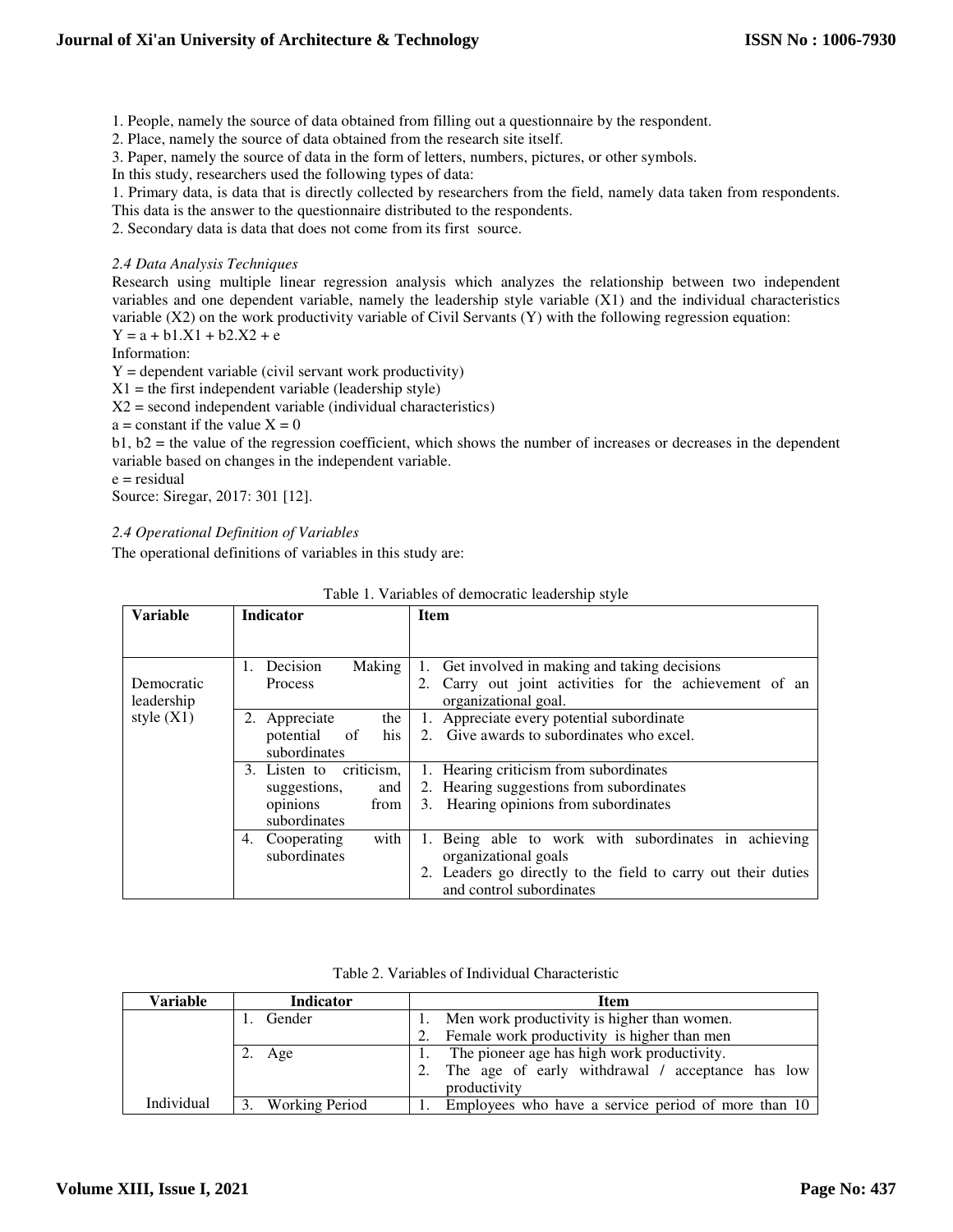| Characteristics<br>$(X_2)$ |                      | years have higher work productivity.<br>Employees who have a service period of less than 10 2.<br>years have lower work productivity.                                 |
|----------------------------|----------------------|-----------------------------------------------------------------------------------------------------------------------------------------------------------------------|
|                            | 4. Education Level   | Staff with a bachelor's degree produce higher work<br>productivity.<br>Employees with non-graduate education produce lower<br>work productivity.                      |
|                            | 5. Family dependants | Employees who have many family dependents produce<br>higher work productivity<br>Employees who do not have many family dependents<br>produce lower work productivity. |

Table 3. Variables of Work Productivity

| Variable     | <b>Indicator</b> | <b>Item</b>                                                      |  |  |  |  |
|--------------|------------------|------------------------------------------------------------------|--|--|--|--|
|              | 1. Work Quality  | In carrying out my assignments, I am oriented to do the          |  |  |  |  |
|              |                  | best.                                                            |  |  |  |  |
|              |                  | I prioritize thoroughness and precision in my work.<br>2.        |  |  |  |  |
|              | 2. Work quantity | The results of the work that I have done are in accordance       |  |  |  |  |
| Employee     |                  | with the predetermined plan.                                     |  |  |  |  |
| productivity |                  | The results of the work that I have done are in accordance<br>2. |  |  |  |  |
| (Y)          |                  | with the programmed development.                                 |  |  |  |  |
|              | 3. Time accuracy | I am always fast in carrying out work according to a             |  |  |  |  |
|              |                  | predetermined schedule.                                          |  |  |  |  |
|              |                  | I maximize the time available for other activities<br>2.         |  |  |  |  |

# **III. RESULT AND DISCUSSION**

## *3.1 Multiple Linear Regression Analysis*

Multiple linear regression analysis is used to see the level of influence of the independent variable on the dependent variable, while what the authors will see is the effect of organizational restructuring and leadership style variables on performance variables. Based on the results of the SPSS Statistics 20.0 test, the following data were obtained:

| <b>Variable</b>                    | B                  | $t_{\text{count}}$ | $t_{\text{table}}$ | Sig.  |
|------------------------------------|--------------------|--------------------|--------------------|-------|
|                                    |                    |                    |                    |       |
| Constant                           | 13,16              | 2,929              | 1,677              | 0,005 |
| Democratic leadership style (X1)   | 0,287              | 3,03               | 1,677              | 0,004 |
| Individual Characteristics $(X_2)$ | 0,04               | 0,507              | 1,677              | 0,614 |
|                                    | $\mathbf R$        | $=$                | 0,416              |       |
|                                    | $R^2$              | $=$                | 0,173              |       |
| <b>Variable</b>                    | B                  | $t_{\text{count}}$ | $t_{\text{table}}$ | Sig.  |
|                                    | Error<br>Standart  | $=$                | 1,776              |       |
|                                    | $F_{\text{count}}$ | $=$                | 5,014              |       |

Table 4. Results of Multiple Linear Regression Calculations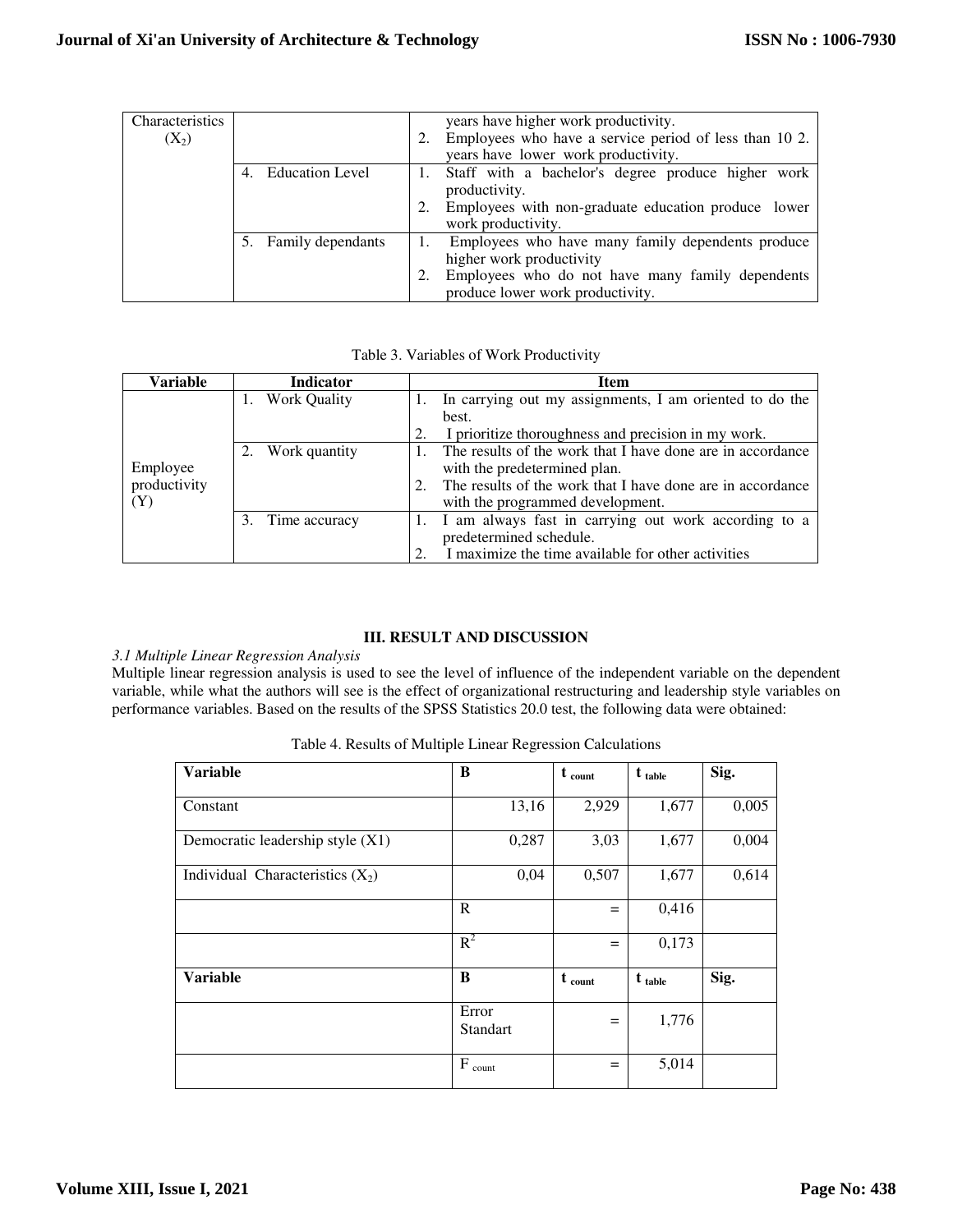| Fsig.              | $=$ | 0,011      |  |
|--------------------|-----|------------|--|
| $\sim$ $\sim$<br>N | $=$ | $-1$<br>◡▴ |  |

From the results of table 4, a multiple linear regression equation can be made as the following below:

 $Y = 13.160 + 0.287 X1 + 0.040 X2 + e$ 

From the above equation, several things can be analyzed such as:

a. Employee work productivity (Y), without a democratic leadership style and individual characteristics (X1, and  $X2 = 0$ ), then employee work productivity is only worth 13.160, whereas if each respondent increases 1 point for the answer to democratic leadership style and individual characteristics ( $X1$  and  $X2 = 51$ ), it can be estimated that the performance level will increase to:

 $Y = 13.160 + 0.287 X1 + 0.040 X2$  $Y = 13.160 + 0.287(51) + 0.040(51)$  $Y = 13,160 + 14,637 + 2,040$  $Y = 29,837$ 

- b. Multiple linear regression coefficients of (0.287), and (0.040) indicate the increase in the level of employee productivity (Y) for each increase in respondents' answers to the variable democratic leadership style (X1) and individual characteristics (X2).
- c. The multiple linear regression equation  $Y = 13,160 + 0.287 X1 + 0.040 X2 + e$  is used as the basis for estimating the level of employee productivity which is influenced by democratic leadership style (X1) and individual characteristics  $(X2)$  whether it is valid to be tested and used.

## **3.2 Discussion**

## *The Effect of Democratic Leadership Style on Employee Work Productivity*

In the partial test (t test) between the variable democratic leadership style  $(X1)$  on employee work productivity  $(Y)$ , the significance value is obtained = 0.004. This value indicates a strong positive relationship between  $(X1)$  and  $(Y)$ . The strong and positive intention here is that there is a unidirectional relationship between organizational restructuring variables and performance, meaning that if the values of democratic leadership increase, the level of employee work productivity will increase significantly. There are 4 (four) indicators used in measuring the democratic leadership style, namely the decision-making process, respecting the potential of subordinates, hearing criticism, suggestions, and opinions from subordinates, and cooperating with subordinates.

The order of the indicators that most influence on employee productivity is the indicator of appreciating the potential of his subordinates with a total value of 43.04%. If a leader is not able to appreciate every potential that employees have, it is possible that they too will do the same. The resulting result will certainly decrease the leader's credibility in the eyes of his employees.

The second most influential indicator is hearing criticism of suggestions and opinions from subordinates, with a total value of 37.97%. Respondents agreed that a good leader must also be able to listen to the opinions or input of employees, so that a problem that occurs in the organization can be resolved properly and become a role model for their subordinates.

The next influencing indicator is the decision making process with a total value of 34.18%. Respondents agree that if the decision-making process is carried out together, it will be considered more effective. Employee involvement in decision making will greatly help leaders to sort and consider a decision. Although in the end it is the leader who decides a decision, but before the decision is taken, the employees will first provide ideas to help achieve organizational goals.

The last influencing indicator is cooperating with his subordinates with a total value of 31.65%. To build a good team, a leader must be able to work together with all staff members. So that all the energy from both employees or leaders is not wasted in a conflict, but will be utilized effectively and efficiently to carry out their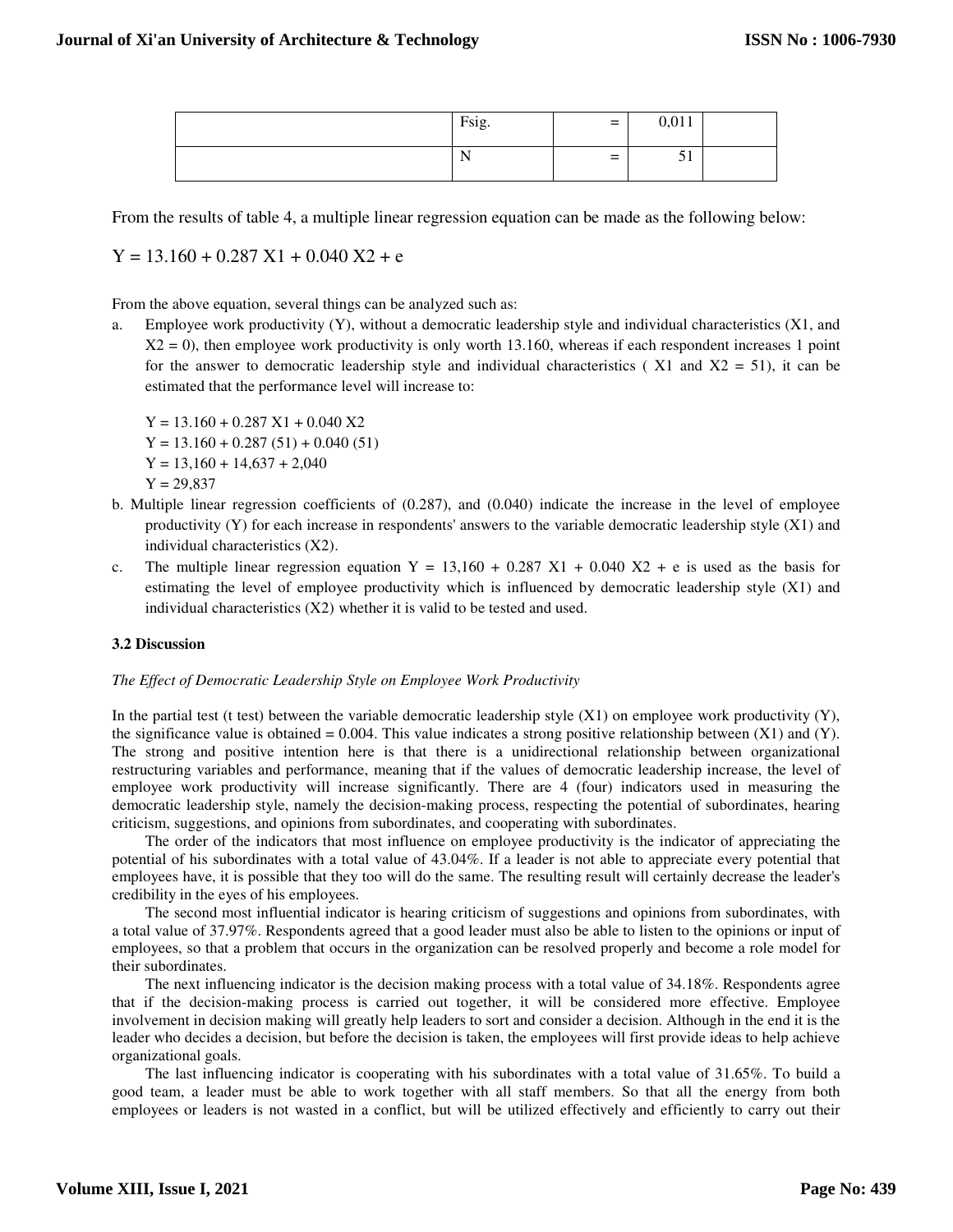respective duties and jobs. If a leader is oriented towards cooperation with employees, then the division of tasks assigned to employees can be carried out well in order to achieve organizational goals.

The results of this study support previous research conducted by Gunawan Laliasa, et al (2018) which states partially that democratic leadership style affects employee work productivity [13].

#### *The Influence of Individual Characteristics on Employee Work Productivity*

In a partial test (t test) between individual characteristic variables (X2) on employee work productivity (Y), a significance value of 0.614 was obtained. This value indicates a negative relationship between  $(X2)$  and  $(Y)$ . The negative point here is that there is an opposite relationship between individual characteristics variables and employee work productivity, meaning that if the value of individual characteristics increases, the level of employee work productivity should increase significantly, but the results of data processing show the opposite results. There are 5 (five) indicators used in measuring individual characteristics, namely gender, age, years of service, education level, and family dependents.

The order of the indicators that get the highest score on employee work productivity is age with a total value of 43.04%. Relatively young employees have high work productivity compared to older employees, this is because employees who are younger have more energy, both physically and in mind.

Furthermore, the second influencing indicator is tenure with a total value of 40.51%. Employees who have a service period of more than 10 years are considered to have the best work experience and ability compared to employees who have worked under 10 years. Although it is possible that employees who have less tenure will also have better abilities, as long as they are willing to try and work hard.

The next most influential indicator is the level of education with a total value of 34.18%. Employees who study up to bachelor's degree will produce high work productivity. This is because employees who study up to undergraduate level have different abilities and mindsets compared to employees who have graduated from ordinary high schools.The next most influential indicator is gender with a total value of 32.91%. Respondents agree that women's work productivity is better than men's. This is due to several factors, including because women usually need time to think long enough to complete their work. They tend to be conscientious and do not want to repeat the slightest mistake in order to get maximum results.Furthermore, the indicator of family dependents with a total value of 26.58%. Respondents agree that employees who have more family dependents will result in higher work productivity. If an employee is able to work well, it is possible for them to get a promotion or reward from a leader. This will affect the income they get, to meet all the needs of family members to be more prosperous.

The results of previous research conducted by Fajar Pasaribu (2018) with the influence of employee influence on work productivity. Age as a variable  $(X1)$ , gender variable  $(X2)$ , marital status variable  $(X3)$ , and tenure variable (X4), all of these variables have a significant effect on employee work productivity. in this study shows that people who have no effect on employee work productivity, this is supported by the results of Employee Performance Targets (SKP) at the Office of the Departments of Educations of Probolinggo.

#### **IV. CONCLUSION**

The conclusions in this study are as follows:Democratic leadership style affects employee performance. Employees feel encouraged, this is indicated by the assumption that leaders always carry out joint activities for the achievement of an organizational goal, the head of the department always exposes every activity, both general in nature for recipients of education services or those that focus on a policy. From this, civil servants in the Education Office feel involved and take part in achieving organizational goals as a whole so that productivity is better. Furthermore, individual characteristics have no effect on employee performance. This shows that gender, age, years of service, level of education, and family dependents are not the most dominant factors in influencing employee work productivity. In carrying out its dutiescivil servantalready has a work plan in which there are targets and realizations that must be achieved. The work plans (renja) is measurable with existing resources. And every civil servant at the beginning of each year must make Main Performance Indicators which are intended to control the productivity of a field and make Individual Performance Indicators which are of course to control the productivity of that individual. So that every employee is required to have good productivity so that the Main Performance Indicators and Individual Performance Indicators targets can be achieved.